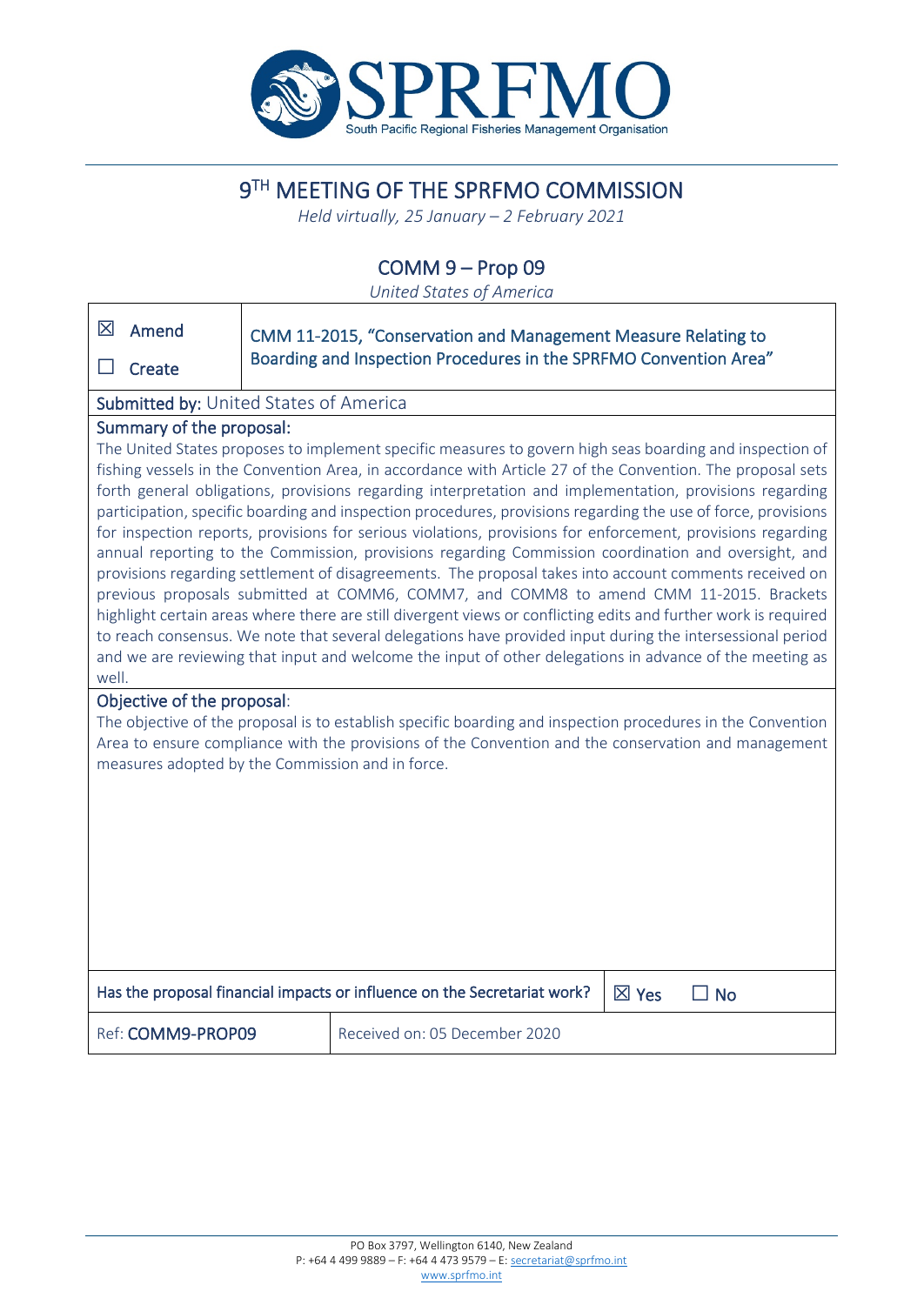

# CMM 11-2015

# Conservation and Management Measure Relating to Boarding and Inspection Procedures in the SPRFMO Convention Area

*(Supersedes CMM 11-2015)*

# The Commission of the South Pacific Regional Fisheries Management Organisation;

- MINDFUL of Article 27 of the Convention and the obligations therein to establish appropriate cooperative procedures to ensure compliance with the Convention and the Conservation and Management Measures (CMMs) adopted under the Convention;
- CERTAIN that a specific SPRFMO at sea inspection measure for inspection of vessels in the Convention Area will greatly assist in furthering the objective of the Convention;
- RECALLING the explicit commitments given by Cooperating non-Contracting Parties (CNCPs) in accordance with the "Rules for Cooperating non-Contracting Parties" (Decision 2-2016) paragraph 3(c);
- ADOPTS the following CMM in accordance with Articles 8 and 27 of the Convention to establish boarding and inspection procedures in the Convention Area:

# **DEFINITIONS**

- 1. For the purposes of interpreting and implementing these procedures, the following definitions shall apply:
- a. "Convention" means the Convention on the Conservation and Management of High Seas Fishery Resources in the South Pacific Ocean;
- b. "Commission" means the South Pacific Regional Fisheries Management Organisation established under Article 6 of the Convention;
- c. "Authorities of the Inspection Vessel" means the authorities of the [Contracting Party] under whose flag the Inspection Vessel is flying;
- d. "Authorities of the Fishing Vessel" means the authorities of the [Contracting Party] [and CNCP] under whose jurisdiction the fishing vessel is operating;
- [e. "Authorised Inspection Vessel" means any vessel included in the Commission's register of vessels established under paragraph 11 and authorised to engage in boarding and inspection activities pursuant to these procedures;]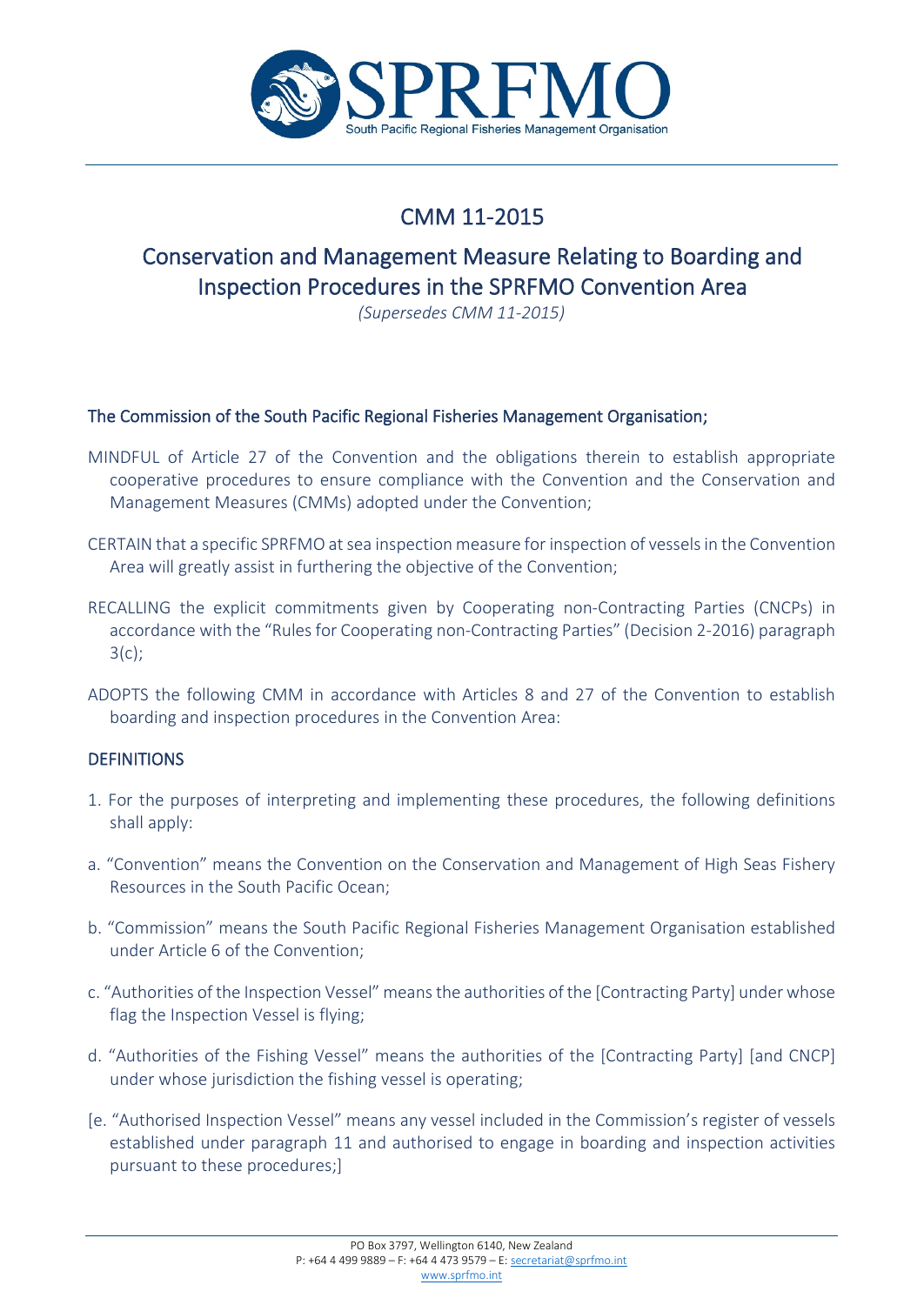

- [f. "Authorised Inspector" means an inspector designated by the authorities responsible for boarding and inspection included in the Commission register and authorised to conduct boarding and inspection activities pursuant to these procedures;]
- g. "Fishing activity" means the activities described under Article 1  $(g)$  of the Convention;
- h. "Fishing Vessels" means any vessel described under Article 1 (h) of the Convention.

### PURPOSE

2. Boarding and inspection and related activities conducted pursuant to this CMM shall be for the purpose of ensuring compliance with the provisions of the Convention and the conservation and management measures adopted by the Commission and in force.

#### AREA OF APPLICATION

3. These procedures shall apply throughout the Convention Area, which consists of the high seas areas of the South Pacific Ocean as specified in Article 5 of the Convention.

### GENERAL OBLIGATIONS

- 4. Each Contracting Party may, subject to these procedures, carry out boarding and inspection in the Convention Area of fishing vessels, flying the flag of a Contracting Party, engaged in or presumed to have engaged in fishing for fisheries resources regulated pursuant to the Convention.
- 5. Each Contracting Party may, subject to these procedures, carry out boarding and inspection in the Convention Area of fishing vessels of Cooperating non-Contracting Parties (CNCPs) engaged in or presumed to have engaged in fishing for fisheries resources regulated pursuant to the Convention, consistent with the commitments of CNCPs related to Decision 2-2018 (Rules for Cooperating non-Contracting Parties).
- [6. These procedures shall also apply in their entirety, mutatis mutandis, as between a Contracting Party and a Fishing Entity, subject to a notification to that effect to the Commission from the Contracting Party concerned.]
- 7. Each Contracting Party shall provide to Fishing Vessels flying its flag, a copy of the text of the relevant measures in force pursuant to the Convention and require that Fishing Vessels flying its flag accept boarding and inspection by Authorised Inspectors in accordance with these procedures. Contracting Parties shall require that Authorised Inspectors comply with these procedures in the conduct of any such activities.

#### INTERPRETATION AND IMPLEMENTATION

- 8. These procedures are intended to implement and give effect to, and are to be read consistently with the Convention, Article 27(1)(b).
- 9. These procedures shall be implemented in a transparent and non-discriminatory manner, taking into account such factors as, inter alia:
- a. the presence of observers on board a vessel and the frequency and results of past inspections; and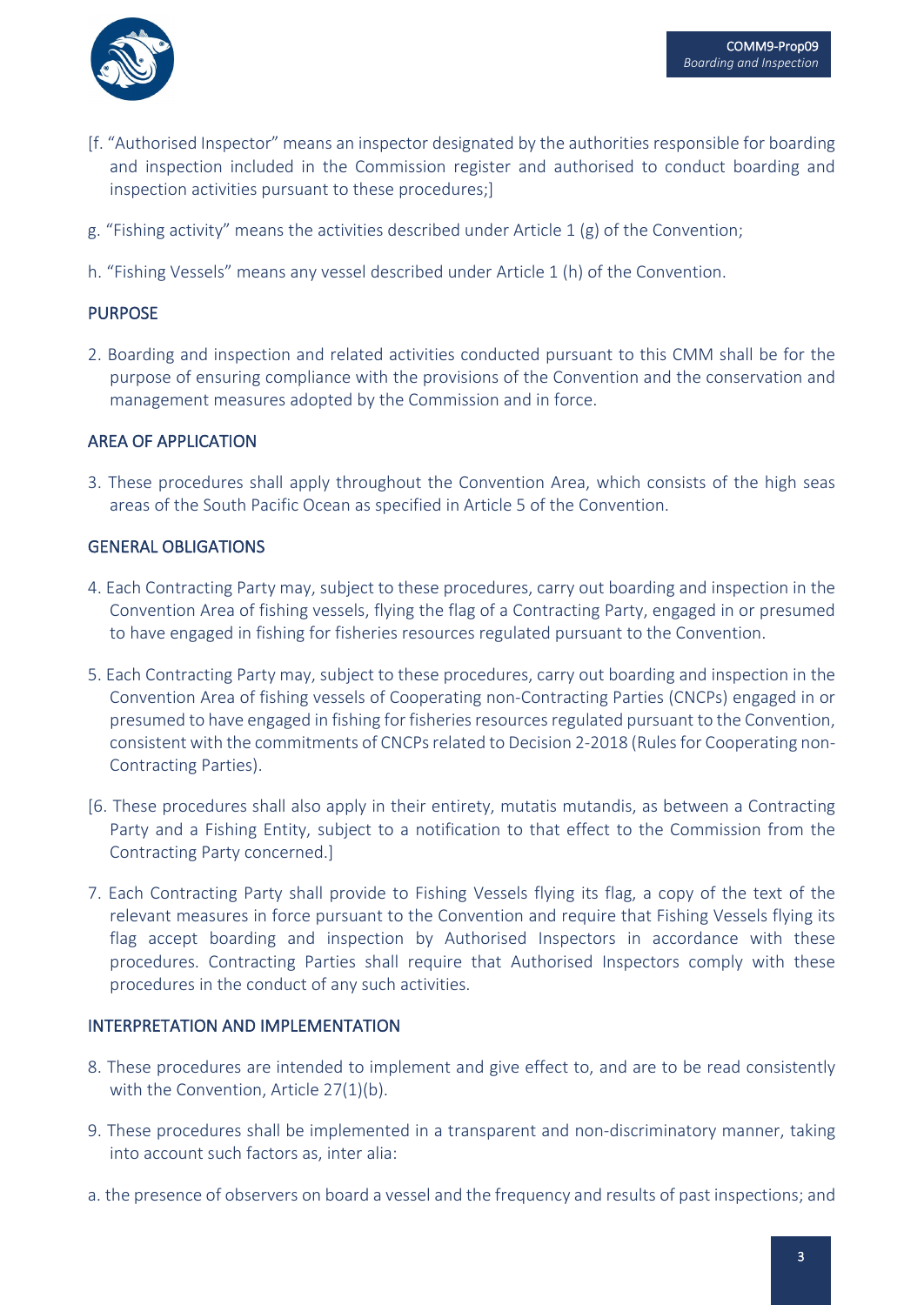

b. the full range of measures to monitor compliance with the provisions of the Convention and the Commission's conservation and management measures.

# **PARTICIPATION**

- 10. Each Contracting Party that intends to carry out boarding and inspection activities pursuant to these procedures shall so notify the Commission, through the Executive Secretary, and shall provide the following:
- a. with respect to each Authorised Inspection Vessel under these procedures:
- i) details of the vessel: name, description, photograph, registration number, port of registry (and, if different from the port of registry, port marked on the vessel hull), international radio call sign, except where not applicable for military vessels);
- iii) notification that the inspection vessel is clearly marked and identifiable as being on government service;
- b. with respect to Authorised Inspectors it designates pursuant to these procedures:
- i) the name(s) of the [authorities] responsible for boarding and inspection;
- ii) notification that such Authorised Inspectors are fully familiar with the fishing activities to be inspected and the provisions of the Convention and conservation and management measures in force;
- iii) notification that the Authorised Inspectors have received and completed training in carrying out boarding and inspection activities at sea, including in accordance with any standards and procedures as may be adopted by the Commission.
- iv) an example of the credentials issued to its Authorised Inspectors.
- [11. The Commission shall establish and the Secretariat shall maintain a register of all Authorised Inspection Vessels. The register shall be posted on the Commission website. The Secretariat shall circulate without delay changes to the list of Authorised Inspection Vessels and update the registry upon receiving notifications consistent with paragraph 10.]
- 12. Only vessels and inspectors listed on the Commission's register are authorised under these procedures to board and inspect fishing vessels flagged to Contracting Parties or Cooperating non-Contracting Parties fishing for fisheries resources regulated pursuant to the Convention. Each Member and CNCP of the Commission shall take necessary measures to ensure that these lists are circulated in a timely manner to all fishing vessels flying its flag that are engaged in or presumed to have engaged in fishing in the Convention Area.
- [13. Where military vessels are used as [an enforcement] platform for the conduct of boarding and inspection, the Authorities of the Inspection Vessel shall ensure that the boarding and inspection is carried out by Authorized Inspectors fully trained in fisheries enforcement procedures and duly authorised for this purpose under national laws, and that boardings from such military vessels by Authorised Inspectors conform to the procedures contained within this CMM.]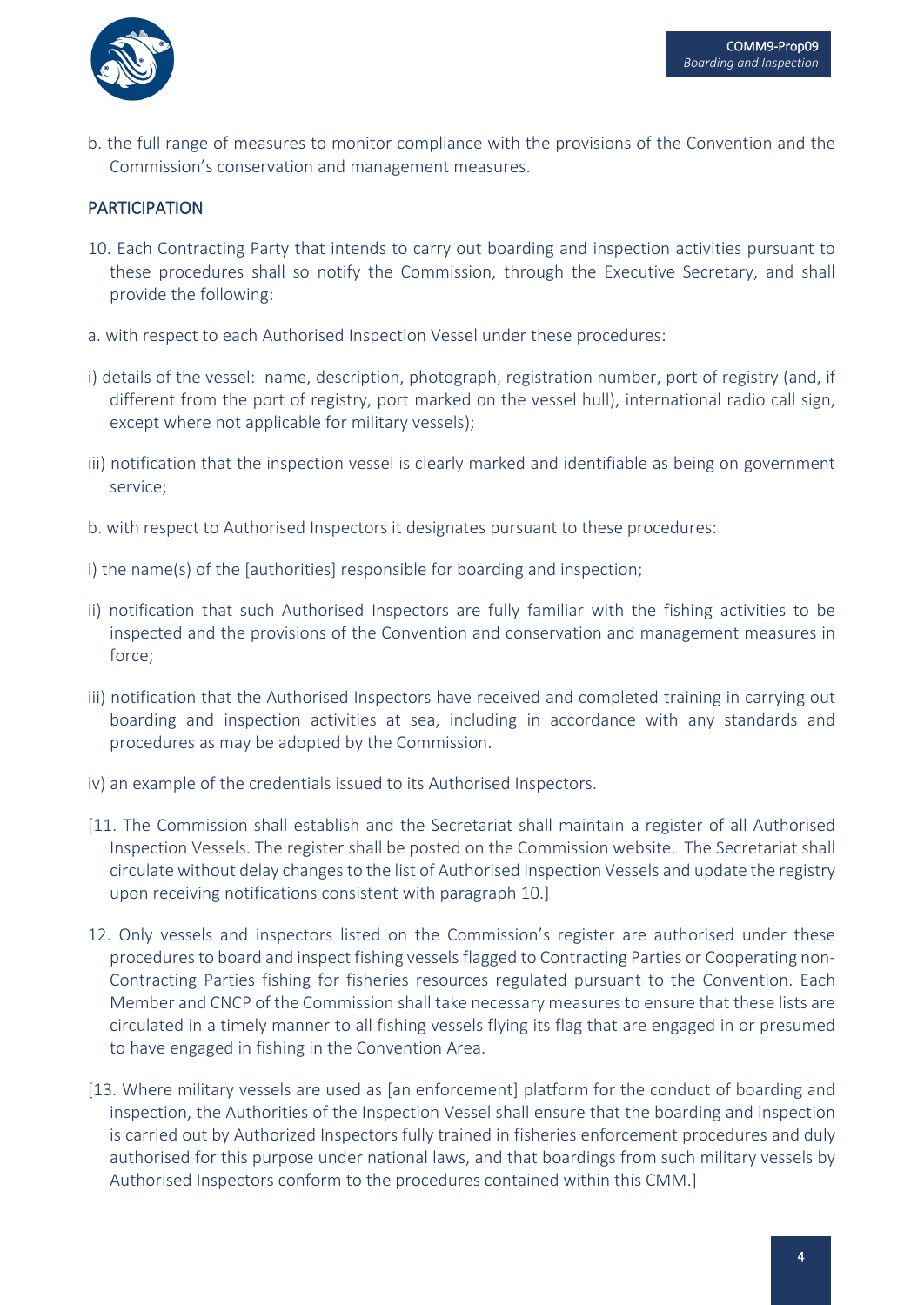

14. To enhance the effectiveness of the Commission's boarding and inspection procedures, and to maximize the use of trained Authorised Inspectors, Contracting Parties may identify opportunities to place Authorised Inspectors on Authorized Inspection Vessels of another Contracting Party. Where appropriate, Contracting Parties should seek to conclude bilateral or multilateral arrangements to this end or otherwise facilitate communication and coordination between them for the purpose of implementing these procedures.

### PROCEDURES

- 15. The Secretariat shall develop a SPRFMO inspection flag [and boarding and inspection form template] in the intersessional period following the 8th Meeting of the Commission. Once adopted by the Commission, the SPRFMO inspection flag shall be flown by Authorised Inspection Vessels, in clearly visible fashion, when carrying out activities under this CMM.
- 16. Authorised Inspectors shall carry an identity card identifying the inspector as authorised to carry out boarding and inspection procedures under the auspices of the Commission and in accordance with these procedures. The identity card shall be in the same form as the example of credentials provided by the relevant Contracting Party under paragraph 10(b)(iv) of this CMM.
- 17. An Authorised Inspection Vessel that intends to board and inspect a fishing vessel in the Convention Area that is engaged in or reported to have engaged in fishing regulated pursuant to the Convention shall, prior to initiating the boarding and inspection:
- a. make best efforts to establish contact with the fishing vessel by radio, by the appropriate International Code of Signals or by other accepted means of alerting the vessel;
- b. provide the information to identify itself as an Authorised Inspection Vessel: name, registration number, international radio call sign, Authority of the Inspection Vessel, and contact frequency;
- c. communicate to the master of the vessel its intention to board and inspect the vessel under the authority of the Commission and pursuant to these procedures[, making their best efforts, using any available means, to communicate with the master of the fishing vessel(s) in a language that the master can understand]; and
- d. initiate notice through the Authorities of the Inspection Vessel of the boarding and inspection to the Authorities of the Fishing Vessel.
- [18. In carrying out boarding and inspection pursuant to these procedures, the Authorised Inspection Vessel and Authorised Inspectors shall make their best efforts, using any available means, to communicate with the master of the fishing vessel(s) in a language that the master can understand. In order to facilitate communications between the Authorised Inspectors and the master of the Fishing Vessel, the Commission shall develop a standardized questionnaire, which once adopted shall be translated into multiple languages and circulated to all Contracting Parties with Authorised Inspection Vessels.]
- 19. Authorised Inspectors shall have the authority to inspect the Fishing Vessel, its license, gear, equipment, records, facilities, fish and fish products and any relevant documents necessary to verify compliance with the conservation and management measures in force pursuant to the Convention.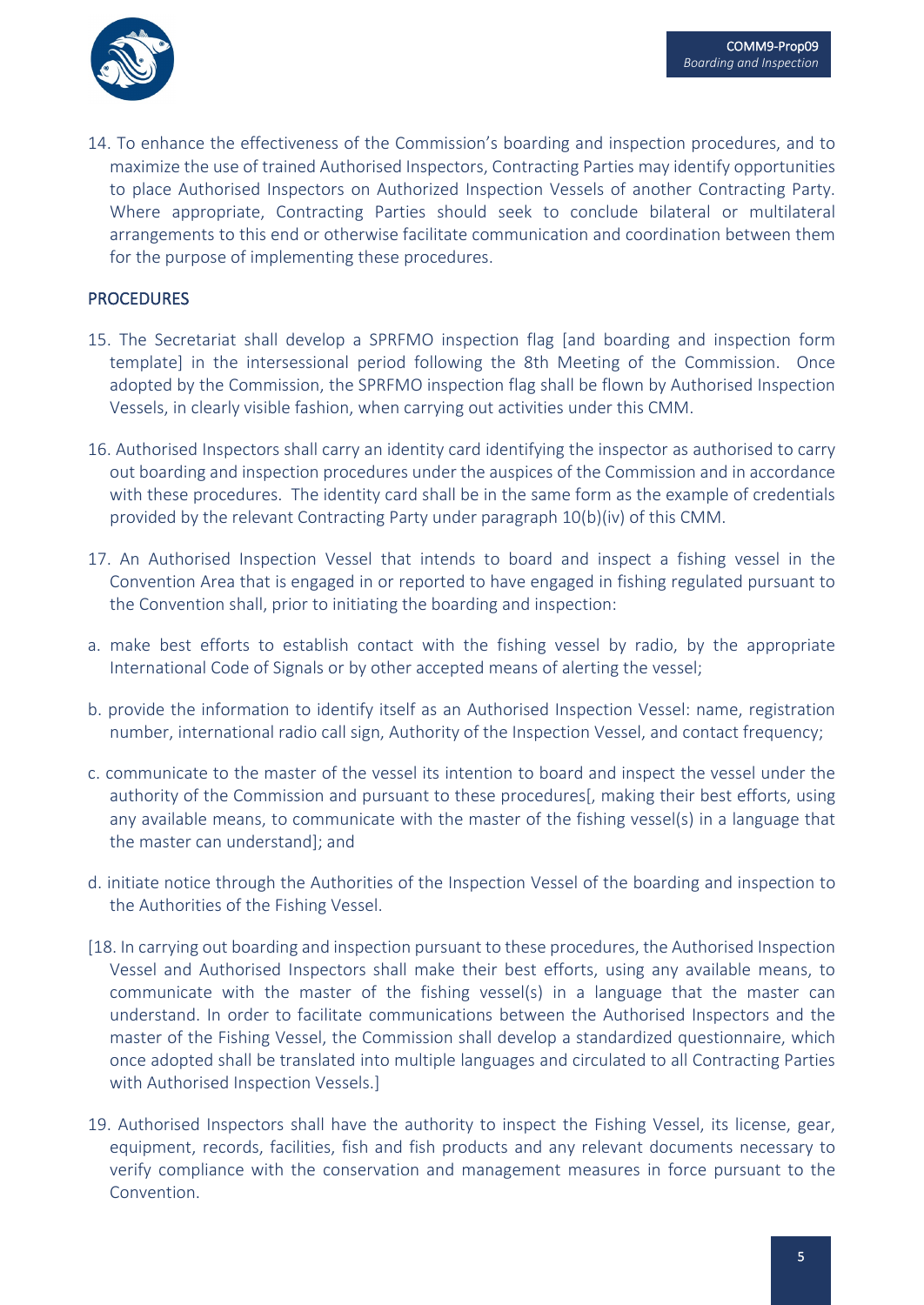

- 20. Boarding and inspection pursuant to these procedures shall:
- a. be carried out so as to avoid risks to the safety of fishing vessels and crews;
- b. be conducted as much as possible in a manner so as not to interfere unduly with the lawful operation of the fishing vessel;
- c. take reasonable care to avoid action that would adversely affect the quality of the catch; and
- d. not be conducted in such manner as to constitute harassment of a fishing vessel's officers, crew, or observers.
- 21. In the conduct of a boarding and inspection, the Authorized Inspectors shall:
- a. present their identity card to the master of the Fishing Vessel;
- b. not interfere with the master's ability to communicate with the Authorities of the Fishing Vessel;
- c. complete the inspection of the vessel and disembark within 4 (four) hours [of embarking] unless evidence of a serious violation is found [or the Fishing Vessel does not cooperate in the inspection or provide information in a timely fashion, consistent with paragraph 22];
- d. collect and clearly document any evidence they believe indicates a violation of measures in force pursuant to the Convention;
- e. provide to the master prior to leaving the Fishing Vessel a copy of a [Secretariat-developed] interim report on the boarding and inspection including any objection or statement which the master wishes to include;
- f. provide a full report on the boarding and inspection to the Authorities of the Fishing Vessel, pursuant to paragraph 27, which shall also include any master's objection or statement.
- 22. During the conduct of a boarding and inspection, Contracting Parties shall require that the master of the fishing vessel flying their flag:
- a. accept and facilitate prompt and safe boarding by the Authorised Inspectors;
- b. minimize risks to the safety of Authorised Inspection Vessels and Authorised Inspectors;
- c. cooperate with and assist in the inspection of the vessel pursuant to these procedures;
- d. not assault, resist, intimidate, interfere with, or unduly obstruct or delay the Authorised Inspectors in the performance of their duties;
- e. allow the Authorized Inspectors to communicate with the crew of the Authorised Inspection Vessel, the Authorities of the Inspection Vessel, any embarked observers, as well as with the crew and authorities of the fishing vessel being inspected;
- f. provide the Authorized Inspectors onboard with reasonable facilities, including, where appropriate, food, water, medical assistance, and accommodation; and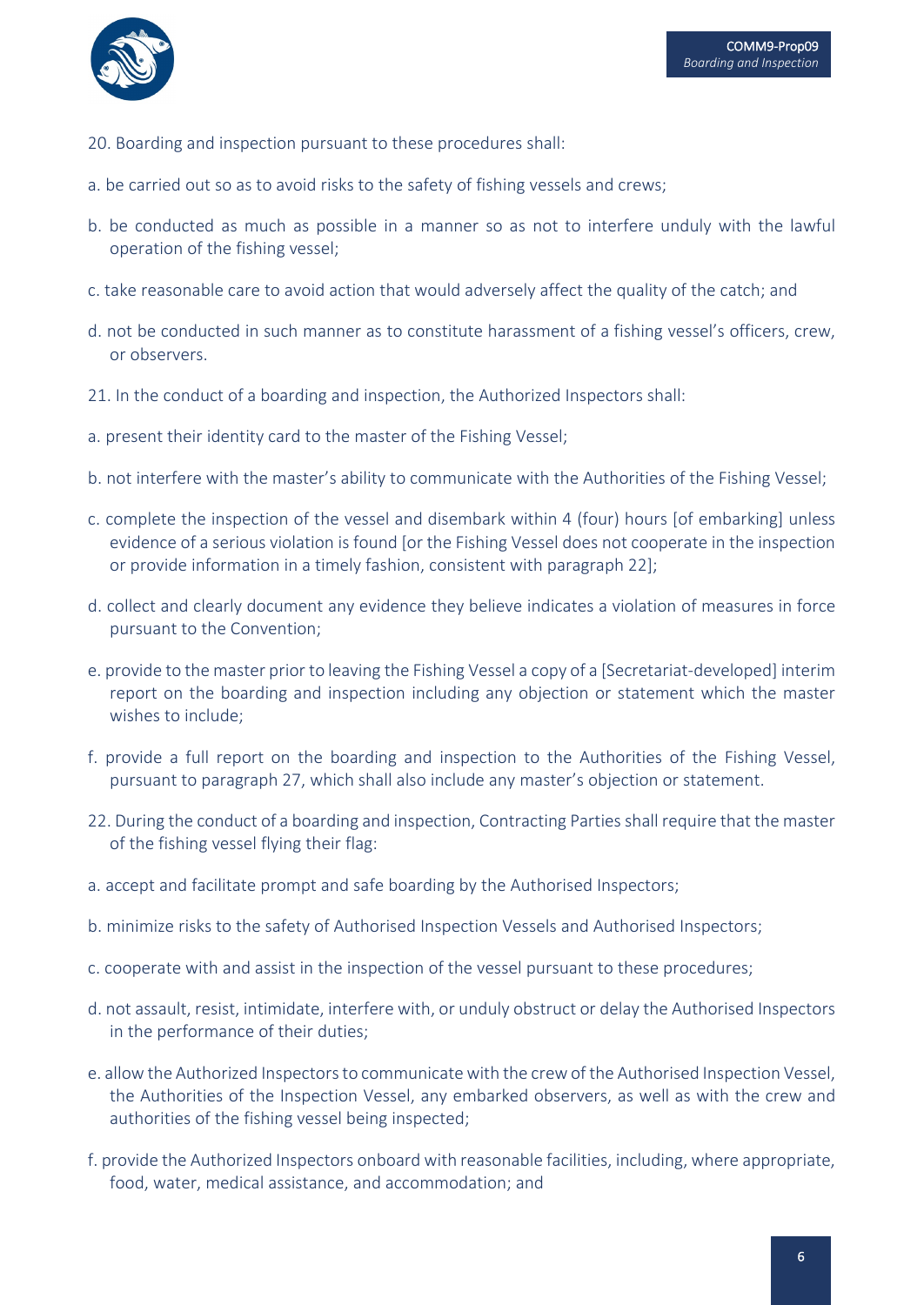

- g. facilitate safe disembarkation by the Authorized Inspectors.
- [23. If the master of a fishing vessel refuses to allow an Authorised Inspector to carry out a boarding and inspection in accordance with these procedures, [the authorities of the fishing vessel] shall require the master to offer an explanation of the reason for such refusal. The Authorities of the Inspection Vessel shall immediately notify the Authorities of the Fishing Vessel, as well as the [Secretariat], of the master's refusal and the explanation offered.]
- 24. The Authorities of the Fishing Vessel, except where relevant international measures, procedures, and practices relating to safety at sea make it necessary to delay the boarding and inspection, shall direct the master to accept the boarding and inspection. If the master does not comply with such direction, the relevant Member or CNCP shall suspend the vessel's authorization to fish and order the vessel to return immediately to port. The Member or CNCP shall immediately notify the Authorities of the Inspection Vessel and the Commission of the action it has taken in these circumstances.

### USE OF FORCE

- [25. The use of force shall be avoided except when and to the degree necessary to ensure the safety of the Authorized Inspectors [and where the Authorized Inspectors are obstructed in the execution of their duties]. The degree of force used shall not exceed that reasonably required under the circumstances.]
- 26. Any incident involving the use of force shall be immediately reported to the Authorities of the Fishing Vessel by the Authorized Inspector as well as to the Executive Secretary for distribution to the Commission.

#### INSPECTION REPORTS

- 27. Authorised Inspectors shall be required to prepare a full report on each boarding and inspection they carry out pursuant to these procedures, including any supporting information and any statement from the master of the fishing vessel. The Authorities of the Inspection Vessel from which the boarding and inspection was carried out shall transmit a copy of the boarding and inspection report to the Authorities of the Fishing Vessel subject to the inspection, as well as the Secretariat, within 7 (seven) full working days of the completion of the boarding and inspection. Where it is not technically possible for the Authorities of the Inspection Vessel to provide such report to the Authorities of the Fishing Vessel within this timeframe, the Authorities of the Inspection Vessel shall inform the Authorities of the Fishing Vessel and shall specify the time period within which the report will be provided.
- 28. The report shall include the name(s) and authority of the inspector(s) and clearly identify any observed activity or condition that the Authorised Inspectors believe to be a violation of the Convention or conservation and management measures in force and indicate the nature of specific factual evidence of such violation.

#### SERIOUS VIOLATIONS

29. In the case of any boarding and inspection of a fishing vessel in which the Authorised Inspectors note an activity or condition that would constitute a serious violation, as defined in Article 1(n) of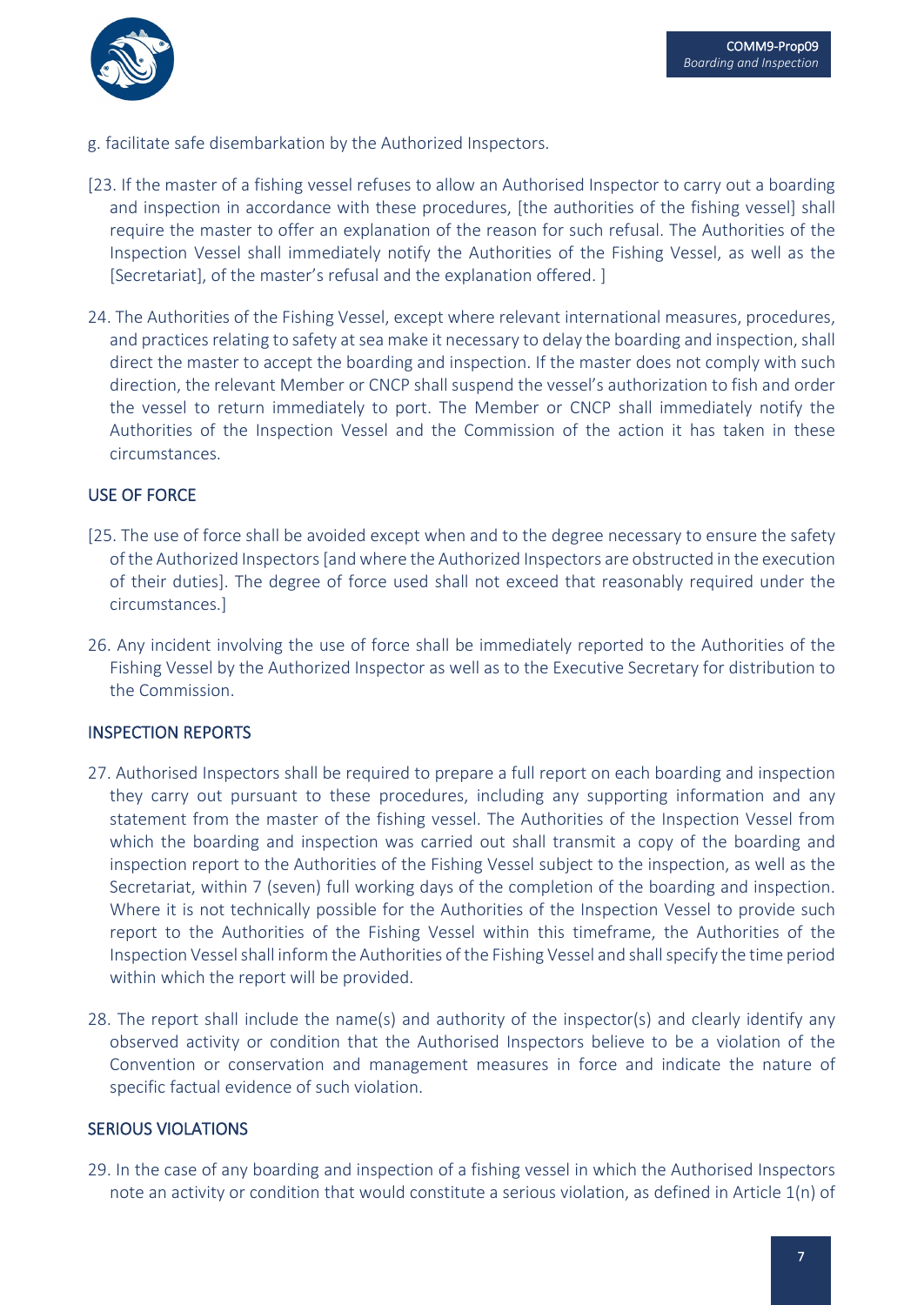

the Convention and paragraph 33 of this measure, the Authorities of the Inspection Vessels shall be required to immediately notify the Authorities of the Fishing Vessel, directly as well as through the Secretariat.

- 30. Upon receipt of a notification under paragraph 29, the Authorities of the Fishing Vessels shall without delay:
- a. investigate and, if the evidence warrants, take enforcement action against the Fishing Vessel in question and so notify the Authorities of the Inspection Vessel, as well as the Secretariat; or
- b. authorise the Authorities of the Inspection Vessel to undertake the investigation of the alleged serious violation and so notify the Secretariat.
- 31. In the case of 30(a) above, the Authorities of the Inspection Vessel shall be required to provide, as soon as practicable, the specific evidence collected by the Authorised Inspectors to the Authorities of the Fishing Vessel.
- 32. In the case of 30(b) above, the Authorities of the Inspection Vessel shall be required to provide the specific evidence collected by the Authorised Inspectors, along with the results of their investigation, to the authorities of the Fishing Vessel immediately upon completion of the investigation.
- 33. For the purposes of these procedures, a serious violation means the following violations of the provisions of the Convention or conservation and management measures adopted by the Commission:
- a. fishing without a valid license, permit or authorization issued by the Authorities of the Fishing Vessel, in accordance with Article 25 of the Convention;
- b. failure to maintain records of catch and catch-related data in accordance with the Commission's reporting requirements or significant misreporting of such catch and/or catch-related data;
- c. fishing in a closed area;
- d. fishing during a closed season;
- e. intentional taking or retention of species in contravention of any applicable conservation and management measure adopted by the Commission;
- f. significant violation of catch limits or quotas in force;
- g. using prohibited fishing gear;
- h. falsifying or intentionally concealing the markings, identity or registration of a fishing vessel;
- i. concealing, tampering with or disposing of evidence relating to investigation of a violation;
- j. multiple violations which taken together constitute a serious disregard of measures in force pursuant to the Commission;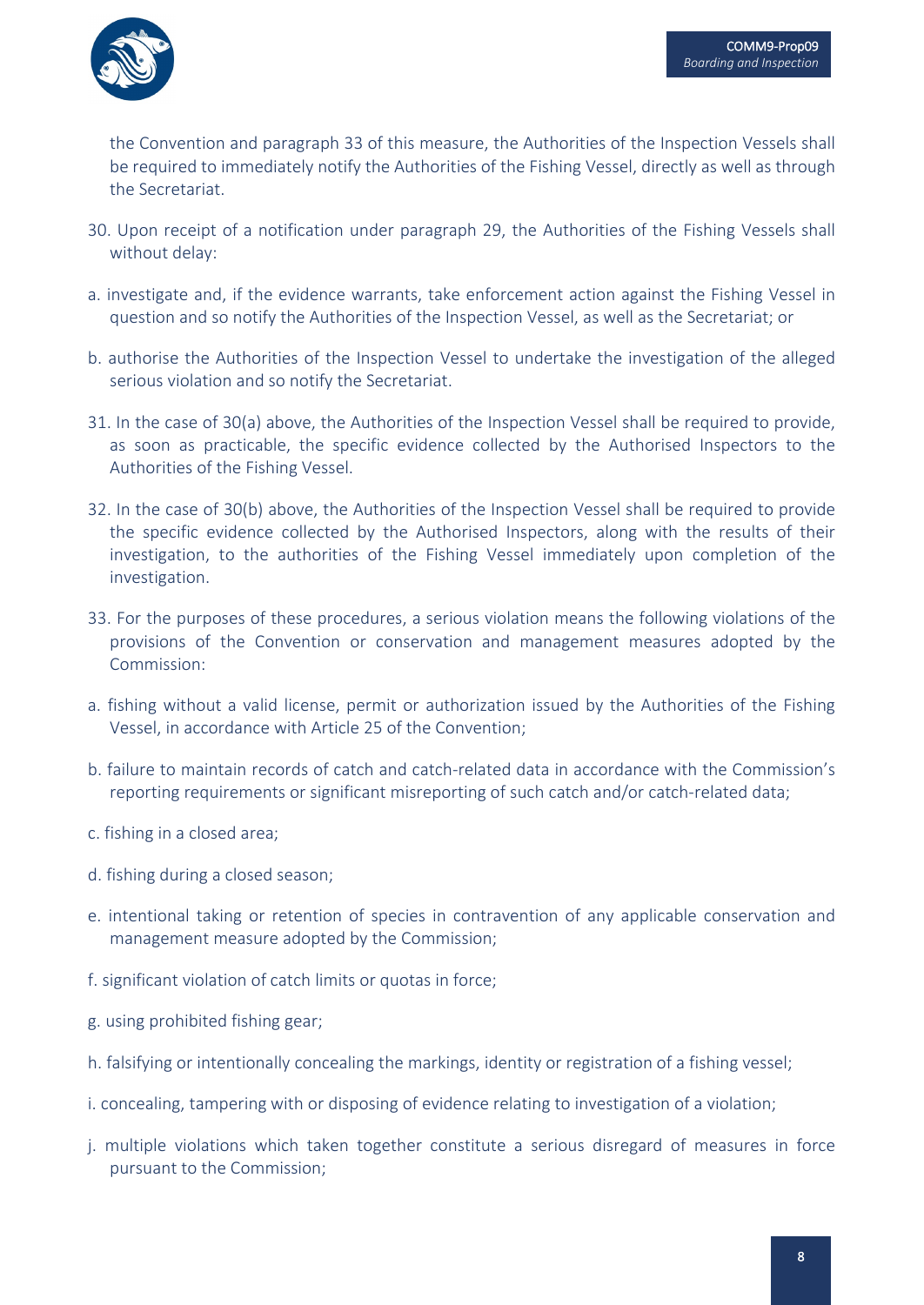

- k. refusal to accept a boarding and inspection, other than as provided in accordance with paragraphs 23 and 24;
- l. assault, resist, intimidate, sexually harass, interfere with, or unduly obstruct or delay an Authorised Inspector; and
- m. intentionally tampering with or disabling the vessel monitoring system;
- n. such other violations as may be determined by the Commission, once these are included and circulated in a revised version of these procedures, or as specified as a serious violation in any subsequent measure adopted by the Commission.

# ENFORCEMENT

- 34. Any evidence obtained as a result of a boarding and inspection pursuant to these procedures with respect to violation by a Fishing Vessel of the Convention or conservation and management measures adopted by the Commission and in force shall be referred to the Authorities of the Fishing Vessel for action in accordance with the provisions of Article 25(3)(c)-(e) of the Convention.
- 35. For the purposes of these procedures, the Authorities of the Fishing Vessels shall regard interference by their fishing vessels, captains or crew with an Authorised Inspector or an Authorised Inspection Vessel in the same manner as any such interference occurring within its exclusive jurisdiction.

#### ANNUAL REPORTS

- 36. [Members] that authorise inspection vessels to operate under these procedures shall report annually to the Commission on the boarding and inspections carried out by its Authorised Inspection Vessels, as well as upon alleged violations observed.
- [37. Members and CNCPs] shall include in their annual statement of compliance within their Annual Report to the Commission under Article 24(2) of the Convention action that they have taken in response to boarding and inspections of fishing vessels flying their flag that resulted in observation of alleged violations, including any proceedings instituted and sanctions applied.

# OTHER PROVISIONS

- 38. Authorised Inspection Vessels, while carrying out activities in accordance with these procedures, shall aim to identify fishing vessels of non-Members, non-CNCPs, or vessels without nationality undertaking fishing activities in the Convention Area. Any such vessels identified shall be immediately reported to the Secretariat for notification to the Commission.
- 39. The Authorised Inspection Vessel shall attempt to inform any Fishing Vessel identified pursuant to paragraph 38 that has been sighted or identified as engaging in fishing activities that are undermining the effectiveness of Convention that this information will be sent to the Secretariat for distribution to the Commission, as well as to the authorities of the fishing vessel.
- 40. If warranted, the Authorised Inspectors may request permission from the master of the Fishing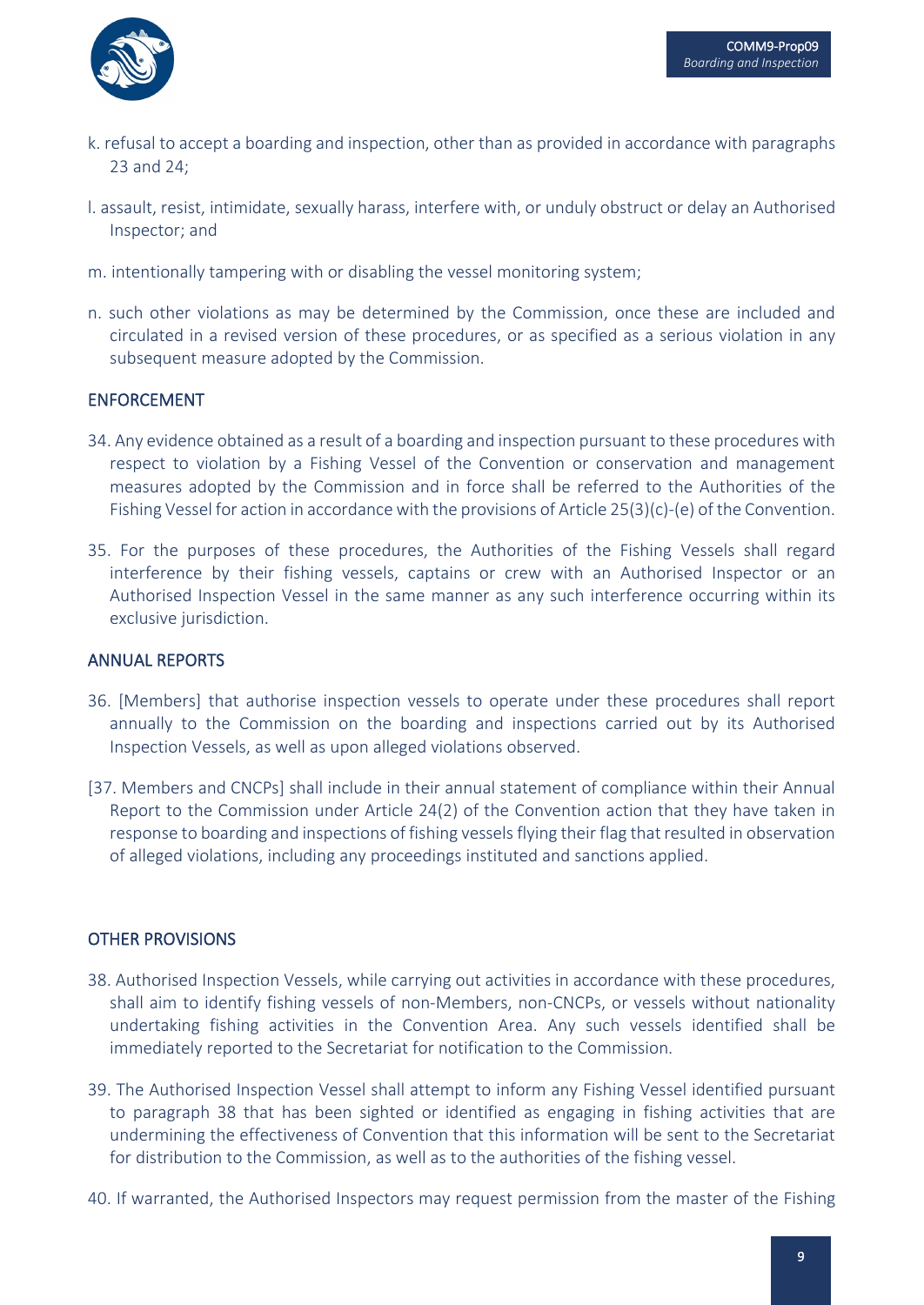

Vessel and/or the Authorities of the Fishing Vessel to board a Fishing Vessel identified pursuant to paragraph 38. If the Fishing Vessel master or the Authorities of the Fishing Vessel consent to a boarding, the findings of any subsequent inspection shall be transmitted to the Secretariat. The Secretariat shall distribute this information to the Commission, as well as to the authorities of the non-CNCP or non-Member where practicable.

41. Any claim submitted for damage, injury, death or loss resulting from an operation carried out under these procedures shall be processed and considered by the Contracting Party whose official(s) are asserted by the claimant to be responsible for the acts or omissions out of which the claim arises, in accordance with the domestic laws of that Contracting Party.

#### COMMISSION COORDINATION AND OVERSIGHT

- 42. Authorised Inspection Vessels in the same operational area should seek to establish regular contact for the purpose of sharing information on areas in which they are patrolling, on sightings and on boarding and inspections they have carried out, as well as other operational information relevant to carrying out their responsibilities under these procedures.
- 43. The Commission shall develop an electronic capability to catalogue and share with Authorised Inspectors a list of prior high seas boarding and inspection activities. This list shall include information on the date of the inspection, Fishing Vessel, Authorized Inspection Vessel, and the conservation and management measure related to any potential violations found during the boarding.
- 44. The Commission shall keep under continuous review the implementation and operation of these procedures, including review of Annual Reports relating to these procedures provided by Members and CNCPs.
- 45. In applying these procedures, Contracting Parties may seek to promote optimum use of the Authorised Inspection Vessels and Authorised Inspectors by:
- a. identifying priorities by area and/or by fishery for boarding and inspections pursuant to these procedures;
- b. ensuring that boarding and inspection on the high seas is fully integrated with the other monitoring, compliance and surveillance tools available pursuant to the Convention;
- c. seeking to ensure non-discriminatory distribution of boarding and inspections in the Convention Area among Fishing Vessels of Members and CNCPs without compromising the opportunity of Contracting Parties to investigate possible serious violations; and
- d. taking into account high seas enforcement resources assigned by Members and CNCPs to monitor and ensure compliance by their own Fishing Vessels, particularly for small boat fisheries whose operations extend onto the high seas in areas adjacent to waters under their jurisdiction.

#### SETTLEMENT OF DISAGREEMENTS

46. In the event of a disagreement concerning the application or implementation of these procedures two or more Members and/or CNCPs ("the parties"), the parties concerned shall consult in an